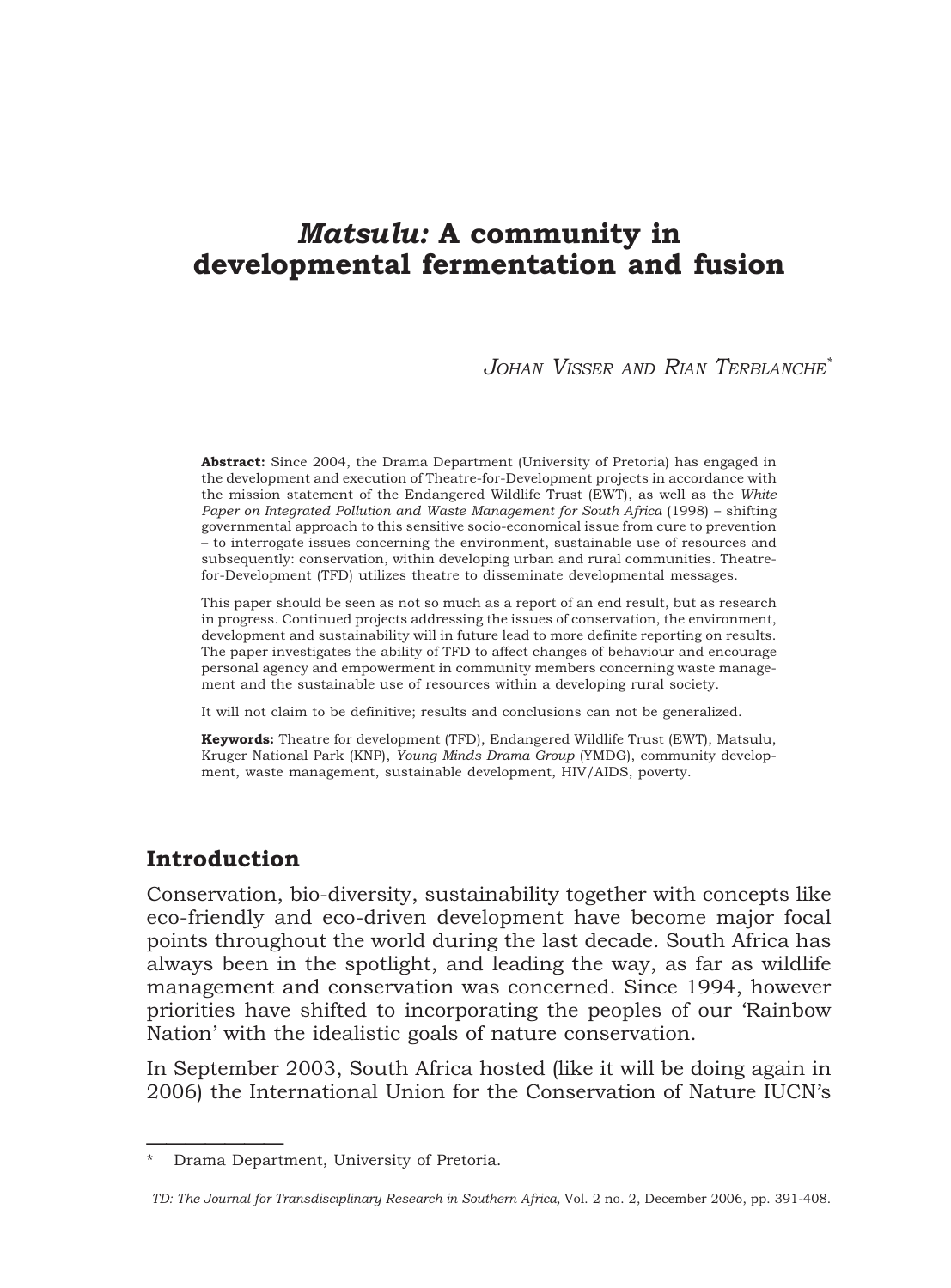World Parks Congress with the theme (in 2003) 'Benefits beyond Boundaries', highlighting the realisation that conservation areas cannot survive as pockets of nature protection in isolation from the people who surround them.

At the time the South African icon, Nelson Mandela, as patron of the congress, stated with his characteristic to-the-point candour: 'To treasure and retain the rich biodiversity of Africa we must ensure that national parks are transformed ... we need to break with traditional thinking, to catalyse a new vision and to join hands in new partnerships' (Borchert, 2003:36).

The most notorious of these parks is, without doubt, the Kruger National Park. Despite people coming and going, regimes rising and falling, Kruger keeps shining like the great conservation diamond it is.

Shortly after 1916, a newly appointed commission was so taken by the beauty of the Sabi Reserve that they determined that the 'uselessness of having this superb reserve merely for the preservation of the fauna' should make way 'for a great national park where the natural and prehistoric conditions of our country can be preserved for all time' (Borchert, 2003:34).

When, a decade later, the *National Parks Act* No. 56 of 1926 was ratified by the then all-male, all-white parliament, it established the Kruger National Park and made provision for the setting up of other such parks.

The now much larger Kruger Park remains the flagship national park of South Africa and it is quite rightfully regarded as one of the great conservation areas of the world. Quoting Peter Borchert, (2003:34) again:

It is an internationally recognized icon of conservation and few would visit southern Africa with an itinerary that did not include this magnificent reserve.

All along the borders of Kruger, there exist communities (mostly rural, but also semi-urban) anxiously awaiting exactly this transformation and the so-called benefits from beyond their boundaries. This paper will deal with (among other developing rural and urban communities) new partnerships with one of these communities, Matsulu.

In order to imagine some of the problems dealt with by the involved parties, try to visualise the following two scenarios:

It is Friday afternoon 4:30 in Matsulu. Municipal workers responsible for waste removal from Matsulu C have just filled their truck with refuge. The nearest dumping site is in Nelspruit, 40 minutes away – they will only be back home long after nightfall. They agree to secretly dump their load in the bushes on the banks of the Crocodile River,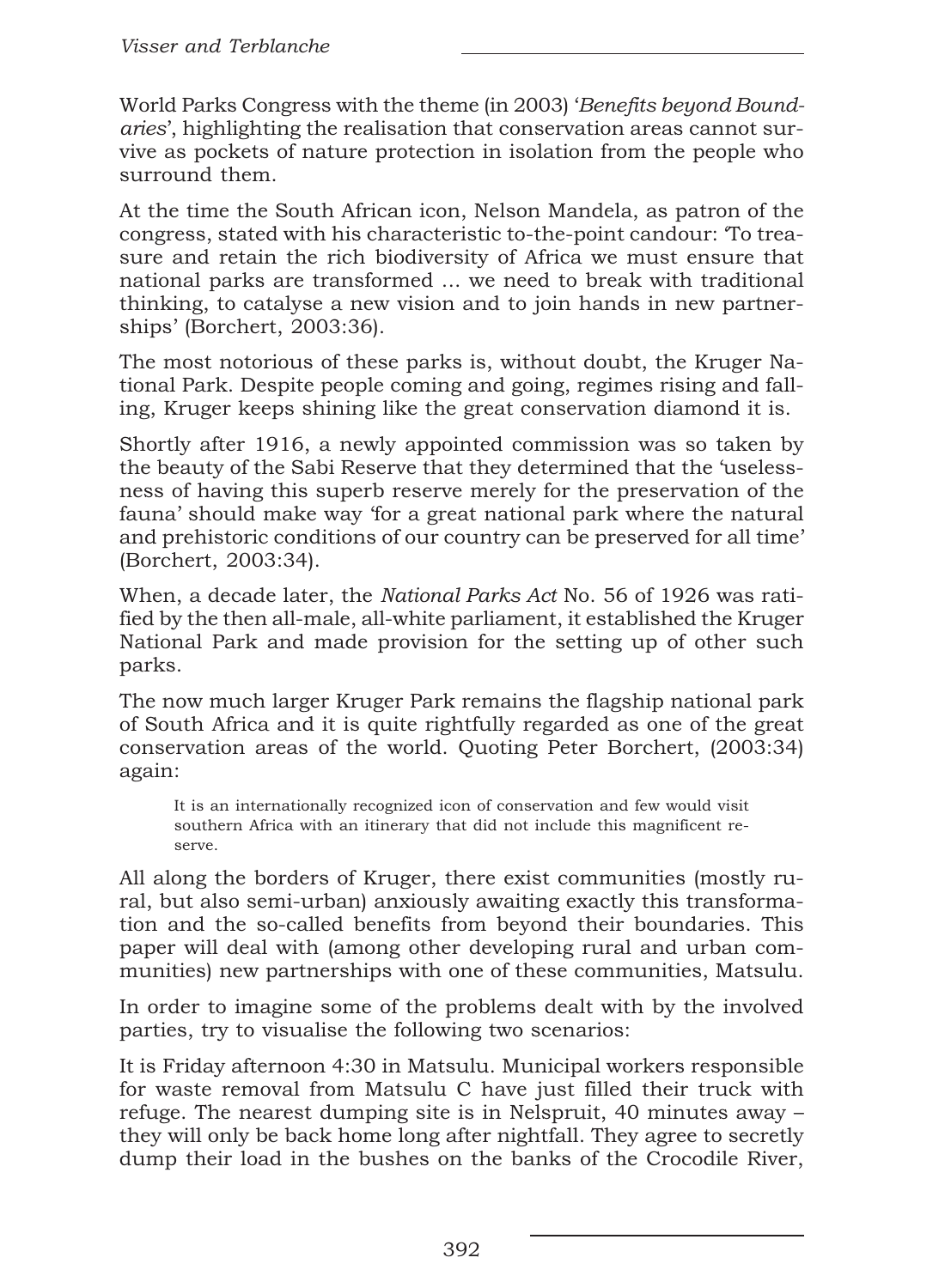close to Matsulu B. Their load also contains rejected meat from the  $local$  abattoir.<sup>1</sup>

Saturday morning: children from Matsulu B play on the banks of the river.

They make an exciting discovery – meat (an expensive commodity) delivered on their doorstep. They are unaware of the fact that during the previous night, the local crocodile population also discovered the same 'gift from the gods'. It ends in tragedy. Two toddlers are killed by crocodiles.

#### Who or what is to blame? Degradation in nature or degradation of culture?

The second scenario: It is Friday again, the  $9<sup>th</sup>$  of September 2005. At the community hall, on top of the hill in Matsulu, scores of excited people arrive for a special event: the launch of a new Theatre for Development (or TFD) performance programme on waste management, which was developed during a ten day interactive workshop between the local performers, the Young Minds Drama Group (or YMDG) and post-graduate students of the University of Pretoria's Drama Department (UP Drama). The guests of honour are welcomed by Kenneth Phiri (founder and manager of the YMDG) – among them the mayor of the Mbombela municipality.

Then participating actors (from both YMDG and UP Drama) burst onto the stage and the assembled community members start cheering ... !

What is the link between these two scenes?

 The participants are working on the crossroads between nature and culture, conservation and performance art. This paper will thus endeavour to explore the contribution of the authors' discipline and specific field of interest, being performance art, drama and theatre, to the understanding of humankind at the 'Intersection of Nature and Culture'. $2$ 

 $\frac{1}{2}$ 1The community of Matsulu can be divided into three zone groups: Matsulu A, Matsulu B and Matsulu C. Matsulu A has access to running water but mostly through communal taps. They are the middle-class in the community. Matsulu B is an informal settlement without infrastructure and the majority of the people living there are jobless. Matsulu C's residents bring in the highest incomes in the township and have electricity, running water and weekly refuse removal services.

<sup>2</sup> The paper originated and was read at the International conference on Humankind at the intersection of nature and culture, 4-6 September, 2006 held in Berg-en-Dal, Kruger National Park – organised by North-West University Vaal Triangle Campus in partnership with the Kulturwissenschafliches Institut Essen, North-Rhine Westphalia, Germany.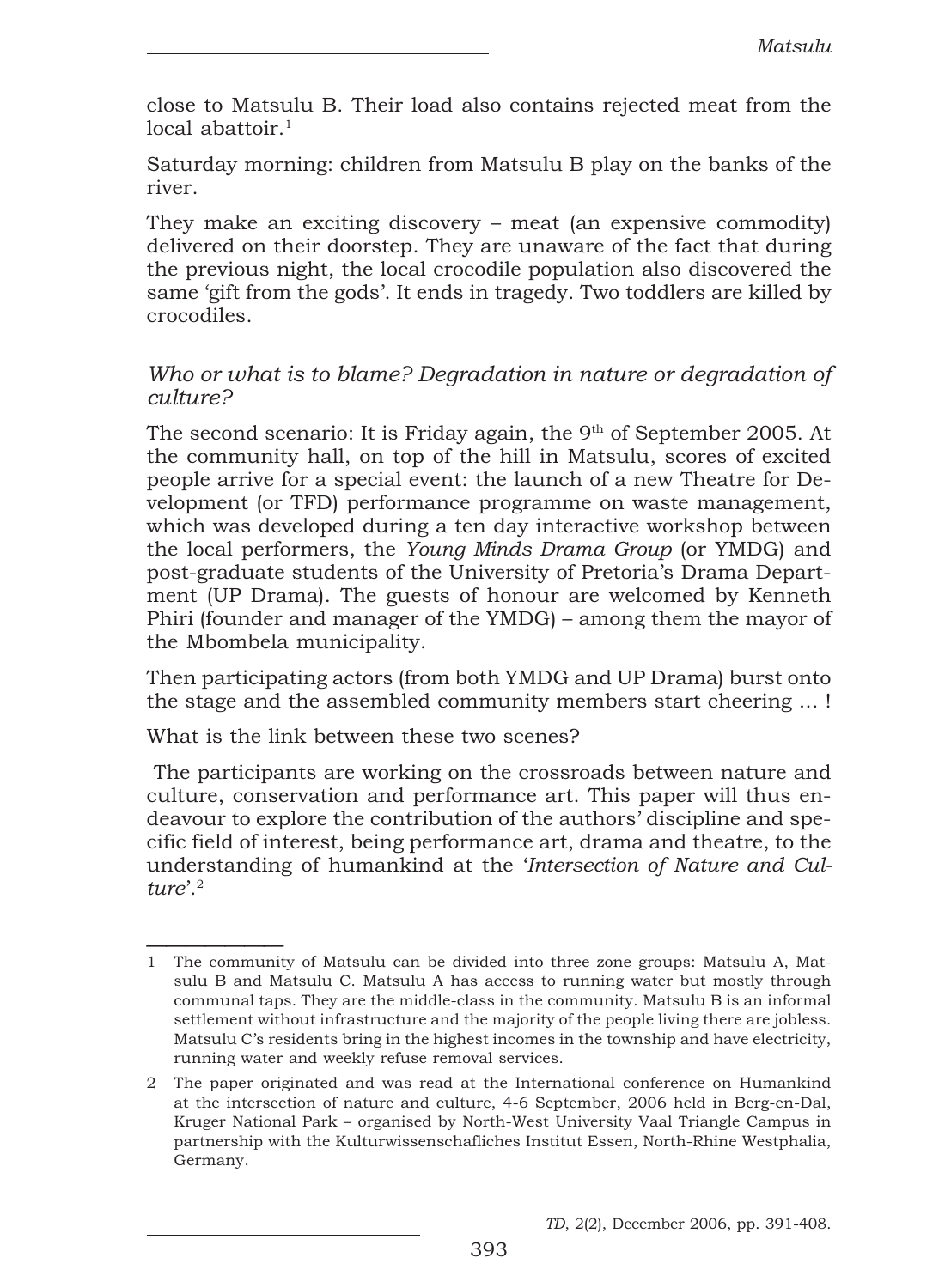# Background and problem statement

### Conservation and development: the issues involved

In practice, internationally and in South Africa, the formation of policy, legislation and instruments for environmental management remain techno centric and scientific (Scott, et al, 2001). However, this trend is shifting to a focus on poverty and the environment (Weaver,  $et al$ , 1999; Scott and Oelofse, 2001). This shift requires a more critical approach to environmental management, one that considers social, ecological and environmental input and justice.

A shift in discipline may include two 'connective threads' holding together the diverse array of sub-disciplines in conservation: 'the Human-Nature relationship and the 'Society and Space' theme (Cloke, et al., 1999). There may be a third theme explored by this investigation that could be termed as an 'integrated approach' – one in which people, environment and place are integrated (Scott & Oelofse, 2002).

The mentioned shift seems to have been in place in South Africa for a number of years. The words of the late Peter Mokaba, then minister of Environmental Affairs and Tourism, are still relevant as environmental issues are on the increase and pollution continues at an alarming rate: 'In South Africa', he said:

(W)e realise that we can only guarantee democracy and good governance if we have a sound economic and social framework, and one that is also environmentally sustainable. We will only survive as a country if we have fair access to, ownership of, and control of our renewable and non-renewable natural recourses. In this we must include black and white people, poor and rich people, males and females ... (Government Digest, 2004:38).

If this could be possible, all people in this country and on this continent would be able to live in spiritual, cultural and physical harmony with their natural surroundings. To try and achieve this, government – according to the Government Digest, August 2004 – produced a model based on sustainable development, which addresses, amongst others:

- Holistic and integrated planning and management
- Participation in environmental governance
- Environmental education and empowerment.<sup>3</sup>

The mentioned holistic approach was strongly highlighted in South Africa's previous minister for environmental affairs and now head of the IUCN, Valli Moosa's address to the G8 heads of state meeting in

 $\frac{1}{2}$ 3 Others include: Sustainable resource and impact management; Effective institutional framework and legislation; Information management for sustainable development; International cooperation.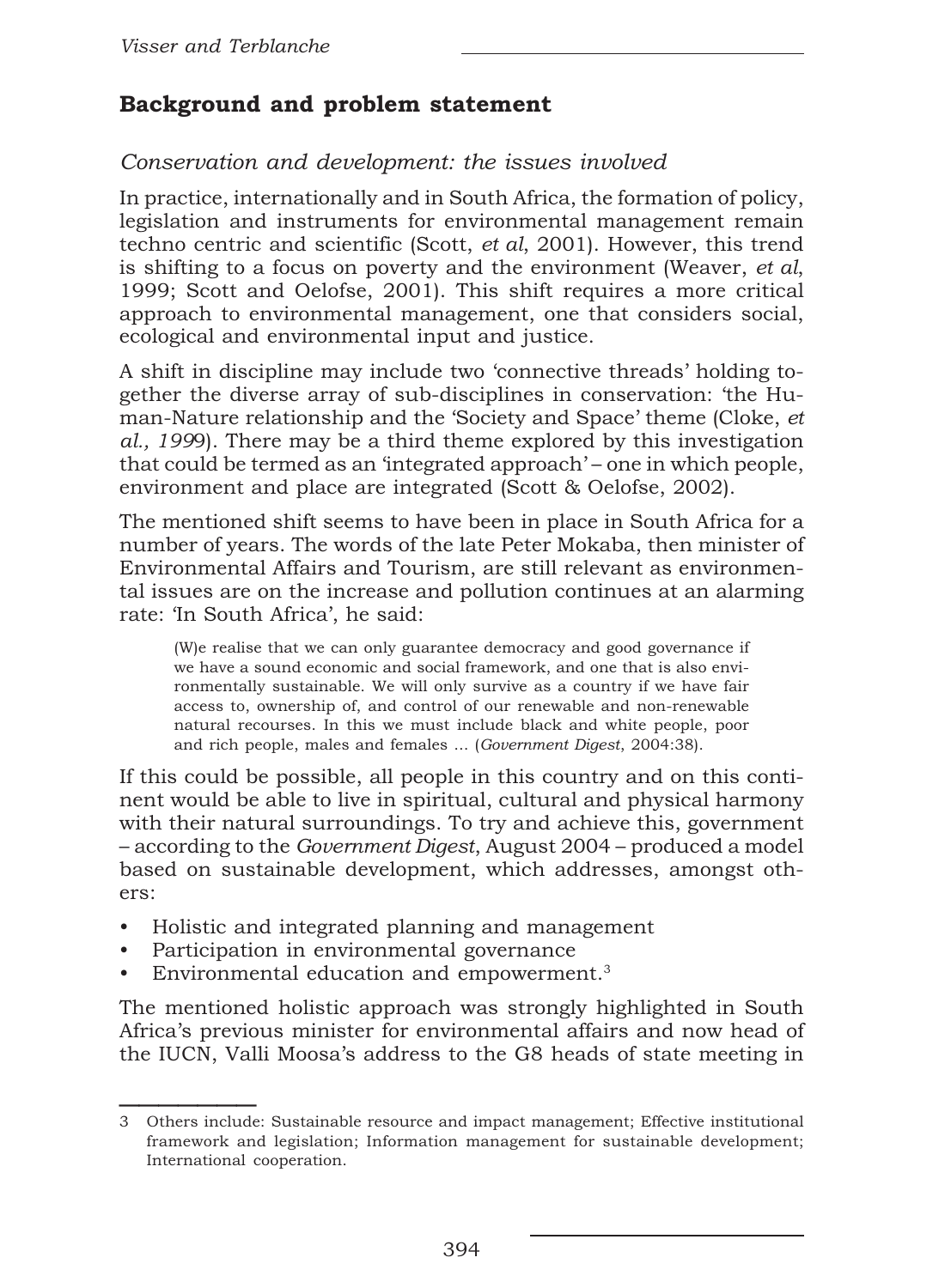Scotland in 2005. It was aptly named: The Nature of Poverty, and the Wealth of Nature (Moosa, 2005). Moosa states:

Without action from, and concern for, people – especially those most vulnerable to environmental degradation and climate change – nothing can be achieved. Increasing the rights of poor people and their access to natural resources, especially in rural areas, increases their responsibilities and can – with clearly defined laws of tenure, access, ownership and rights – unleash grassroots conservation and entrepreneurship on an unprecedented scale (Moosa, 2005).

He comes to the conclusion that:

 $\frac{1}{2}$ 

There is a common misconception that to invest in conservation is somehow contrary to investing in people's livelihoods. However the idea that you need to get rich first and then worry about your environment is not only untrue, it is dangerous.<sup>4</sup>

Wise words indeed. But can a rural community, like Matsulu or Bushbuckridge – both bordering on the Kruger Park – really benefit from investing in conservation in its broadest sense?

The answer seems to be a resounding: Yes!

Simply giving jobs to people in rural areas is not enough. Conservation success depends on a sense of ownership, enabling communities to be meaningful stakeholders, creating incentives to encourage them to protect and nurture the environment. Communities must be engaged in the decision-making process regarding all elements of tourism and utilisation of natural resources (Colman, 2003:43). More than alleviation of poverty, community involvement means equipping members with life skills.

James Blignaut – well known economist – agrees with the notion that conservation offers a viable alternative land-use option to subsistence agriculture on degraded communal land. He argues for a national system that will compensate rural communities for what is potentially their greatest asset – ecosystem goods and services (Bezuidenhout, 2004:8).

Blignaut bases his view on a study in which he compared the total economic value of ecosystem goods and services provided by the pristine Rooibos Bushveld area of the Kruger Park with that of the neighbouring, poverty-stricken and degraded Bushbuckridge area.<sup>5</sup> He

<sup>4</sup> Valli Moosa is President of the World Conservation Union (IUCN) and former South African Minister for Environmental Affairs and Tourism. He was a key negotiator for the African National Congress during the drafting of South Africa's new constitution, hosted the World Summit on Sustainable Development in 2002 and was a Government Minister for 10 years until 2004.

<sup>5</sup> Bushbuckridge enjoys the same climate, and once had the same vegetation and animal life as the Rooibos zone of the KNP.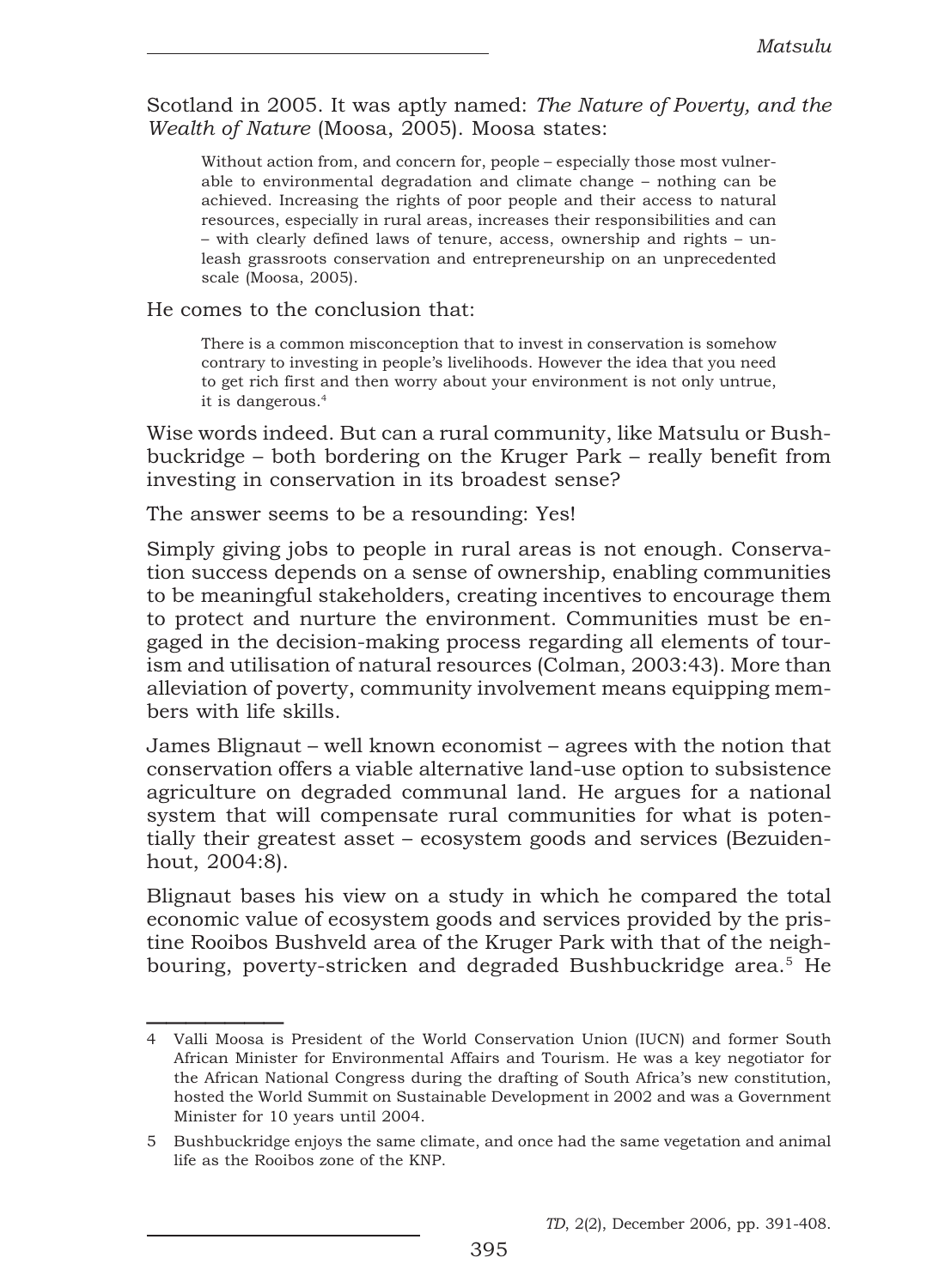found that if the land-use practice of Bushbuckridge would change from subsistence agriculture to private conservation and tourism, allowing sustainable resource harvesting in the area, the community could see a fourfold increase in income (from R1 450,70 per hectare per annum to potentially an astonishing R5 834,70).<sup>6</sup>

We mention tourism because there is already a great number of success stories concerning this in South Africa – including some from the regions and communities involved in this study.

Ecotourism can be traced back to the 1960's and 1970's when many environmental issues began to surface globally. At the time, environmentalism was championed by a few dedicated individuals and organisations with the purpose of addressing waste, over-development, poverty, control and self-sufficiency for communities.

Development was a key concern, as it is today, because relatively few were benefiting from development projects at the expense of many (Fennel, 2003:3). Until tourism provides the socio-economic benefits so sorely needed by rural communities, those communities will continue to use resources unsustainably.

Tourism, whether eco- or cultural tourism, is widely perceived as an industry with the potential to provide communities with job opportunities, income and economic diversity. It is perceived as a generator of tangible benefits to previously disadvantaged communities as well as a key role player in the process of integrating conservation and development (Kibrige, 2003:23).

A Wilderness Safaris statement reads:

One of the successful developments is the concession to 24 000 hectares in the far north of the Kruger Park – around the Pafuri area, where the park borders Zimbabwe and Mozambique. The Makuleke community has reclaimed the title deed to the area and entered into a lucrative business venture with Wilderness Safaris. 'These developments will show how communities' commercial interests in utilising protected resources can become profitable and sustainable without being destructive to wildlife (Colman, 2003:44).

Other examples come from the Maputo Development Corridor. In this area the CARE programme (Communal Areas and Rural Empowerment), under the auspices of the Mpumalanga Parks Board has identified, and in several cases already developed and established, ecologically sustainable, socially acceptable and financially viable initiatives on community-owned land in rural areas (http:// www.transport.gov.za/library/docs/corrids4.html).

 $\frac{1}{2}$ 6 Prof James Blignaut – of the University of Pretoria's department of economics – is a well-known economist and shared his findings with Roelof Bezuidenhout.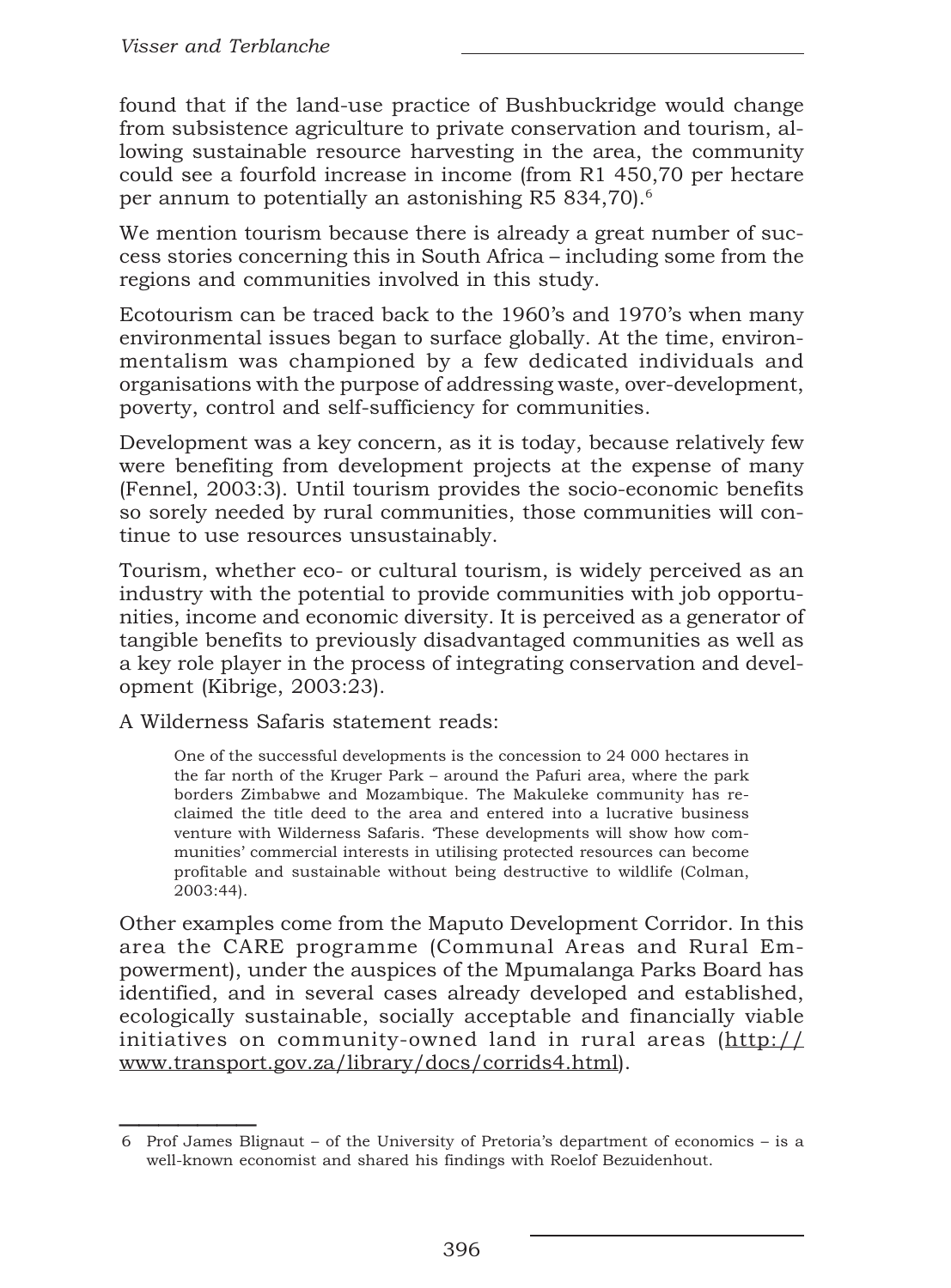To name but a few in close vicinity to Matsulu:

- The Matsulu / N4 Informal Market and business tourism development including a business centre, restaurant, accommodation facilities and other tourism attractions
- The Mthethomusha Game Reserve for ecotourism. The facilities are designed to accommodate between 100 and 150 people, but will at times be able to carry 500 or more people
- The Lomshiyo project a day visitor facility for the Matsulu community, adjoining the Mthethomusha Community Game Reserve on the Kruger Park boundary.<sup>7</sup>

Benefits from successful environmental partnerships can thus be improved effectiveness, increased efficiency, enhanced equity, effective fulfillment of missions, and improved environmental quality.

### Performance practice as educational tool: addressing the issues

Why do we argue that performance practice is such a powerful and dynamic tool for change? Any conscious attempt to influence behaviour or attitude must engage with culture. Development workers often expect communities to consider new ideas and practices radically different from their own cultural practices, beliefs and knowledge. Theatre for Development – or TFD – and I use this as an umbrella term, should and can exist, as a lubricant, at the interface between social circumstances and development activities. It takes a dialogical form that ensures mutual listening, learning and communication. It is therefore no coincidence that TFD practitioners no longer refer to 'target audiences' or 'target communities', but now prefer the term 'partners' because of the participatory nature of TFD as communications tool (Mavrocordatos, 2005:2).

The reason why we choose to refer to TFD as an umbrella term is because of the astounding number of buzz-words currently doing the rounds in the industry as well as in intellectual and academic circles. Ideas, terms and notions like:

Educational Theatre – including both TIE (Theatre in Education) & DIE (Drama in Education)

Theatre for Intervention

Theatre for Development

Community Theatre

 $\frac{1}{2}$ 

<sup>7</sup> More on these proposed developments available in: Maputo Development Corridor, Section 4: Tourism (http://www.transport.gov.za/library/docs/corrids4.html).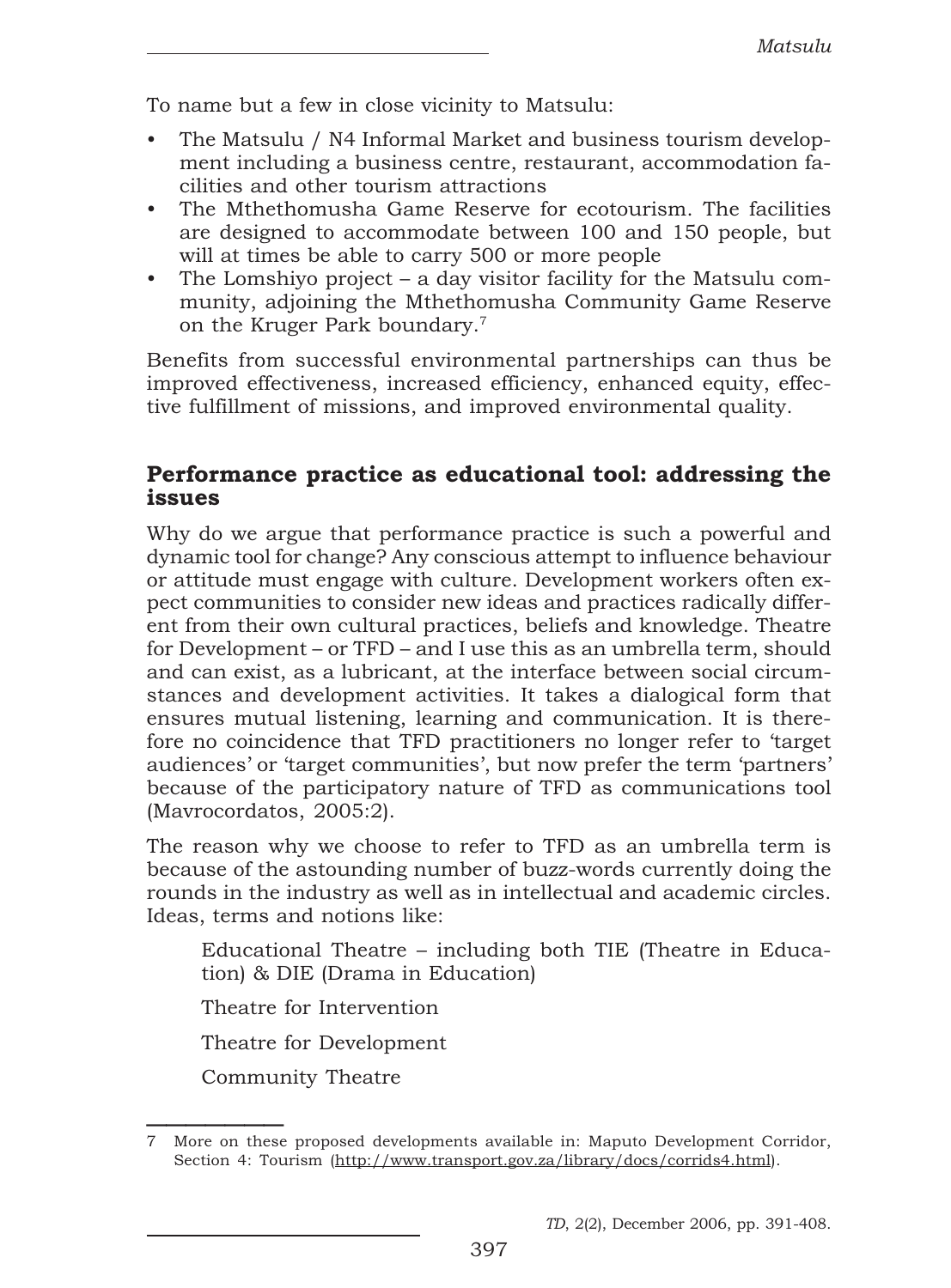Theatre for the Oppressed

Interactive Theatre

Advocacy Theatre, to name but a few.

This may seem confusing, but all of these styles, forms or manifestations of theatre, boil down to more or less the same thing: they are all tools, and a means, by which to empower individuals and groups to take ownership and possession of the possibilities of changing themselves and their environment.

At the heart of this lies the dual meaning of the word 'act' – to perform and to take action. It is fundamental to Theatre for Development that anyone can act and that theatrical performance should not be for professionals only. In its most archaic sense, theatre is the capacity possessed by humans to observe themselves in action. Humans are capable of seeing themselves in the act of seeing, of thinking their emotions, of being moved by their thoughts. They can see themselves here and imagine themselves there; they can see themselves today and imagine themselves tomorrow (Boal, 1985).

Humans are able to identify (themselves and others) and not merely recognize. To identify is to be able to recognize within the same repetitive context but also to extrapolate to other contexts. This is theatre – the art of looking at ourselves. In this usage of theatre, all human beings are Actors (they act!) and Spectators (they observe!). They are Spect-Actors. Theatre is thus a form of knowledge; it should and can be a means of transforming society; of changing society. Theatre can help us build our future, rather than just wait for it.

To quote Alex Mavrocordatos:

(T)he first step to development is a change of attitude, both individual and collective – and in that order – from declared helplessness to empowerment. This is culture in action, and theatre is a cultural tool (2004:3).

The issue of empowerment sits on the bottom line of the (community) development process. Since TFD plays or programmes are usually created spontaneously through improvisation and a workshop process with actors from the specific community, each individual performer not only owns the play's content but the form as well. TFD almost works on the principle of 'home movies' (Mavrocordatos, 2004:9). You are excited to see your brother or sister on the stage, especially if they are exploring problems and interrogating issues that you share.

Other advantages of TFD as communication tool include its ability to break through language and cultural barriers:

• Theatre does not require literacy skills or clever speaking to be effective.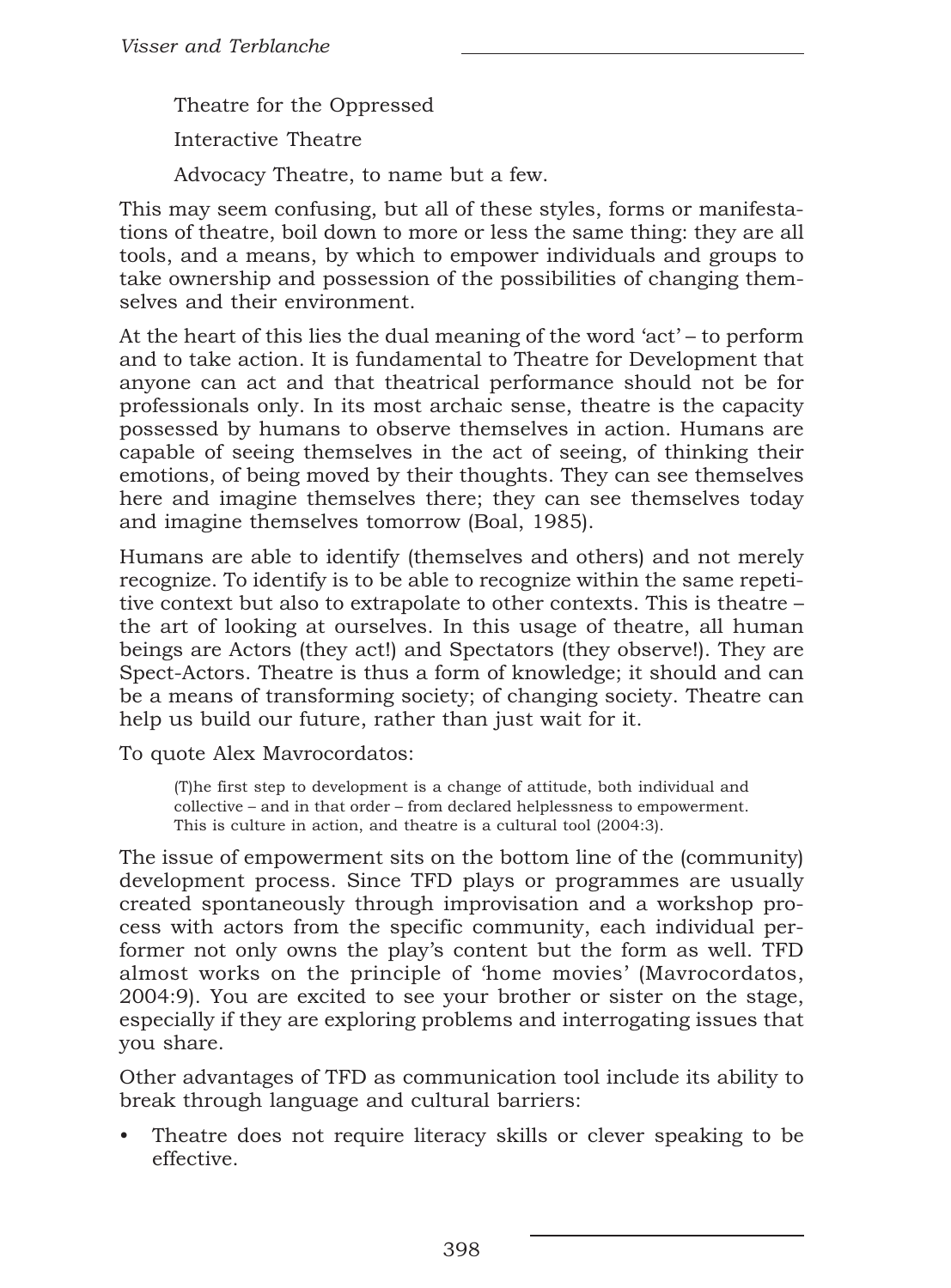- Theatre communicates with the whole person not just with our thinking and reason. It appeals to our emotions, passions and prejudices. It can challenge us to face up to aspects of our lives that we try to ignore.
- It is an entertaining way of sharing information. Adults, like children, learn best when they are interested.
- Theatre does not only use words. It also communicates effectively using mime, images, movement and dance (Prentki & Lacey, 2005:1).

Furthermore, this style of performance is not a new concept in developing countries and communities. It builds upon the culture and traditions such as traveling theatre, story telling, puppet shows, sociodramas, mimes songs, dance and riddles. For generations, rural populations have relied on these traditional forms of communication to share knowledge, exchange information and to provide entertainment. In situations where profound distrust, fear and anger exist, theatre is a useful medium to bring people together to share stories and trigger emotional responses. The model of using participatory learning methods to explore a group's main concerns and then creating a play in order to debate the issues can be used in many situations. Theatre is a liberating and unifying experience as well as being fun. Follow-up is essential, however, in order to turn the community's reflection into action (Scott-Danter, 1999:4).

# UP Drama: getting involved

At the University of Pretoria's Drama Department, the Drama and/or Theatre for Intervention approach is an eclectic mixture of drama and theatre techniques stemming from the premises, philosophies, strategies and techniques of educational drama or theatre, theatre for development, theatre of the oppressed, community theatre and playback drama or theatre. All of these approaches, in various ways, promote holism, personal empowerment and transformation, social responsibility, advocacy and agency. The focus here is not on creating theatre products or to train performers, but to use drama and theatre as a learning medium.<sup>8</sup>

As part of their curriculum in various courses concerning Theatre: Edutainment and Development, undergraduate as well as post-graduate students at the Drama Department partake in the development and performance of various projects in the field of Theatre for Development or Intervention or Empowerment. These projects serve the

 $\frac{1}{2}$ 8 Thank you to Dr Marie-Heleen Coetzee for this insight from her Khulisa/UP Drama project proposal, 2005.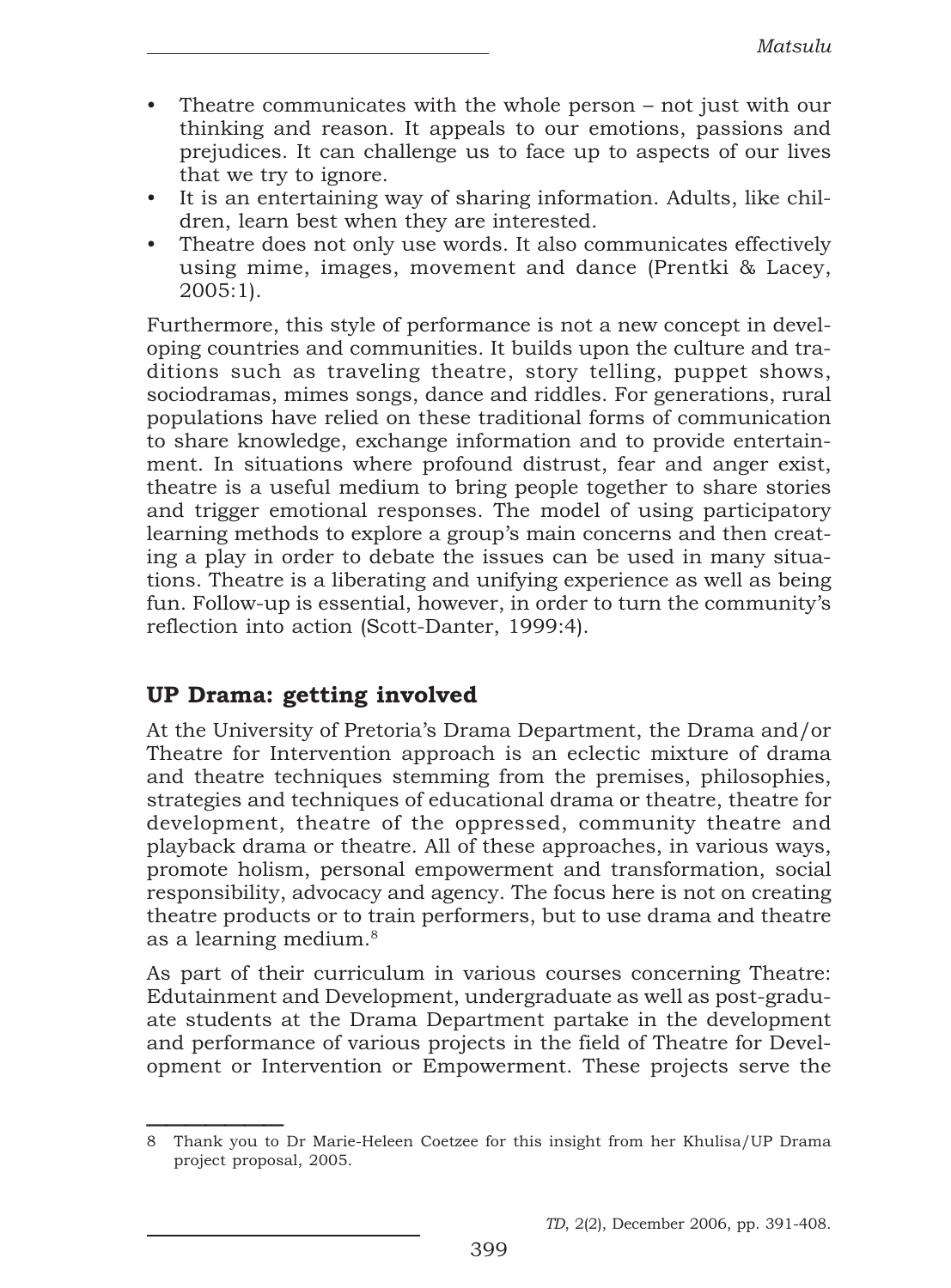purpose of informing, uplifting and empowering the specific target group and / or community towards which it is aimed.

Previous projects addressed – among others – the effects of drug abuse on teenagers and caring for the elderly. More recent programmes included: *Water wise with Captain Manzi*, a project concerned with sustainable use of water resources in urban communities to the north of the (then) Pretoria metropolitan area. This may have been one small step for UP Drama, but it proved to be a giant leap forward for most of the individuals, groups, institutions and communities involved. Since 2004, contact has been established, and a working relationship developed UP Drama and the Conservation Leadership Group (CLG), of the Endangered Wildlife Trust (EWT), to tackle issues concerning the environment, sustainable use of resources and subsequently: conservation. In collaboration with ResourceAfrica, a similar partnership was set up with the Pfukani Theatre Group working in the – already mentioned – Bushbuckridge area.

# The EWT: establishing a partnership

Strategies were developed in accordance with the mission statement of the EWT, namely: The Endangered Wildlife Trust conserves endangered species and ecosystems in Southern Africa by:

- Initiating and funding research and conservation action programmes;
- Preventing species extinction and maintaining biodiversity;
- Supporting sustainable natural management;
- Communicating the principles of sustainable living by education and awareness programmes to the broadest possible constituency.

For the benefit of the people in the region; the goal of the Conservation Leadership Group is: To build capacity in and mobilise aspiring conservationists, enabling them to represent themselves, their communities and the EWT in which ever walk of conservation they choose. After discussion of the mission, vision, activities and specific needs of the CLG with Andre van Zyl, the following strategies were proposed for ongoing projects, starting in 2004: Developing different Theatre for Development programmes to endorse the CLG's Eco-Warrior project – to be performed at schools in Gauteng townships – tying into the Eco-Warrior curriculum and addressing issues concerning, sustainable use of water resources, waste management and pollution, sustainable use of energy resources and finally environmental responsibility.

This project would also involve actors from the CLG's Young Minds Drama Group – working within the Matsulu community in Mpumalanga – in the development and performance of the above mentioned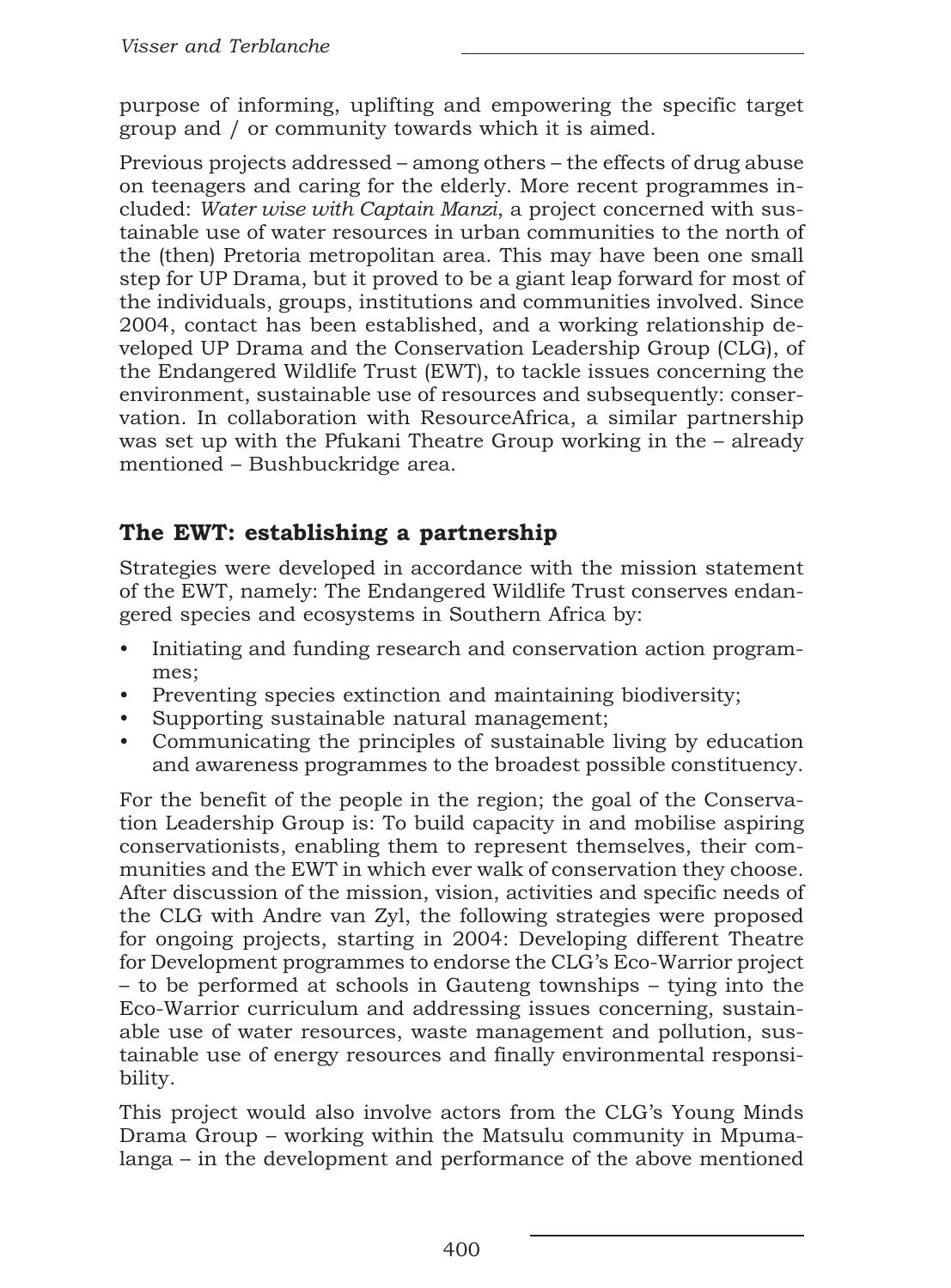programmes. The actors would be utilised not only in the creative development of the various programmes, but also in the implementation thereof. This involvement would also serve the purpose of training and facilitating the participants to employ the same strategies within their own drama group and community.

### Matsulu and the Young Minds drama group

### Problem statement concerning waste management in Matsulu

The quality of the environment continues to decline in many parts of the world. The study of human impact on the environment is not a new one, but resolving problems surrounding this issue globally becomes more pressing almost day by day. The Contemporary Perspectives on Developing Societies series (edited by John Mukum Mbako and Mwangi S. Kimenyi) published a whole volume of research essays in 2003 interrogating this problem: Human Impact on Environment and sustainable Development in Africa (Darkoh, M. & Rwomire, A. 2003).

This ground breaking study comes to the conclusion that important activities of humans such as industrialisation, technical development, urbanisation and agriculture are increasingly posing a threat not only to the quality of the physical environment but also human health and socio-economic well-being. One life-threatening result of the by-products of development – including waste, pollution and poor sanitation and other infrastructures – is the re-emergence of cholera in South Africa three years ago. The disease has since infected 14 000 and killed 250 (Taylor, 2004).

This seems to be exactly the state of affairs in Matsulu. Occurrences of diseases related to waste and pollution are becoming more and more frequent within the community. Apart from the death of the children mentioned in the introduction, the following incidents have been recorded in local and national newspapers since 2003:

- 2003 Community standpipes supplying Matsulu with water did not work for over three months, so people had to walk and drive up to 5km to collect water from the polluted Crocodile river (Taylor, 2004).
- **2004** In March a law firm was hired to probe the death of at least eight rural children in a suspected water poisoning scandal. The eight children, all toddlers, died in a cholera outbreak that hospitalised scores of Matsulu residents after the only water treatment plant for the township broke down. Residents were only warned that their drinking water was contaminated by bacteria such as E.coli after local doctors, who treated up to 50 new cases per day, raised the alarm.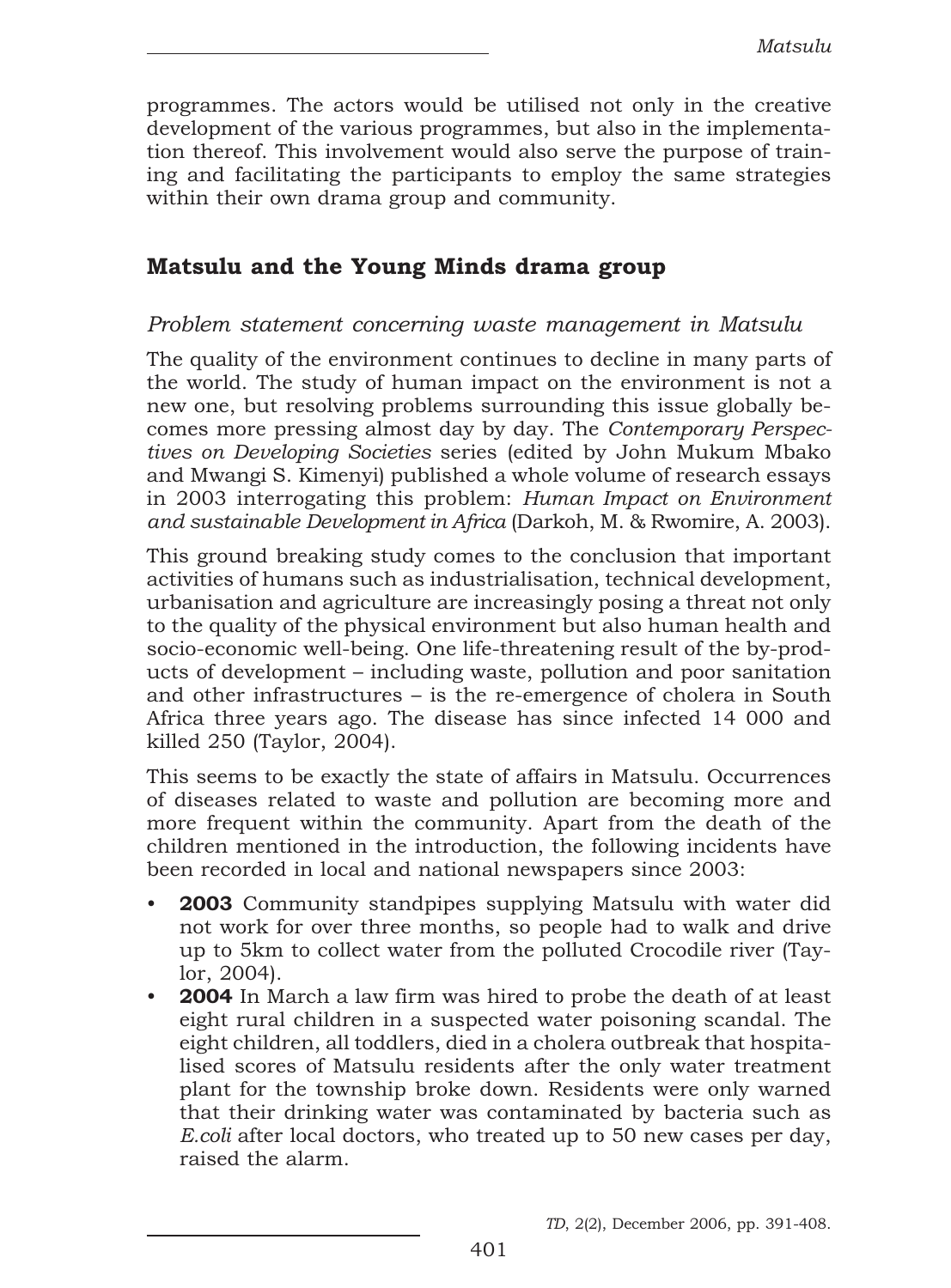- The Mbombela municipality, in Mpumalanga's capital Nelspruit, initially denied culpability and dismissed public outrage as 'exaggerated' (Mhlabane & Arenstein, 2004).
- 2004 A few months later, Martha Movane lost her 14-month-old baby boy, Lindokuhle Jozini, to gastroenteritis and chronic diarrhea, after using contaminated tap water that was fed to Matsulu. 'Dirty water came out of our taps, but no-one bothered to warn us for almost a week that the water had E.coli in it. In fact, the politicians first tried to deny that there was a problem, before suddenly warning us not to drink anything without boiling it. By then it was too late,' said Moyane (http://www.lowveldinfo.com).
- 2005 In July, 2 months before a field trip and workshop week by postgraduate students of UP Drama with the Young Minds Drama Group to create a TFD performance on waste management, another article titled: 'River of Death', appeared in VOICE, the local newspaper. After an investigation by three concerned teachers (several learners and other residents in Matsulu fell ill), once again several plastic bags containing the carcasses of slaughtered animals were discovered in the river. Further investigation led to a dumping site where used motor oil, paint and other toxic materials were dumped on the river banks and oozing into the water (Mbuli, 2005).

Matsulu, surely, is under serious threat because of lack of infrastructure, ignorance and mismanagement of waste and pollution.

André van Zyl (manager of the Conservation Leadership Group of the EWT) conducted an in-depth study to ascertain the extent of the problem and to try and identify possible solutions (Van Zyl, 2004). This research eventually led to the collaboration between UP Drama, the EWT and the YMDG in an attempt to bring about community awareness, mind shifts within individuals and a change in perception of the issues of waste and pollution management. Without going into too much detail concerning Van Zyl's research, it may be said that the population-environment interface in Matsulu follows the so-called Ehrlich and Holden Model (Letamo, G. & Toloto, O. 2003:105).

The model takes the form: I = PAT.

Where

- I = Impact on environment
- P = Population (size, distribution and rate of growth)
- A = Affluence (per capita consumption, determined by income & lifestyle)
- T = Technology (level of impact of consumption)

The population is not the only cause of environmental degradation.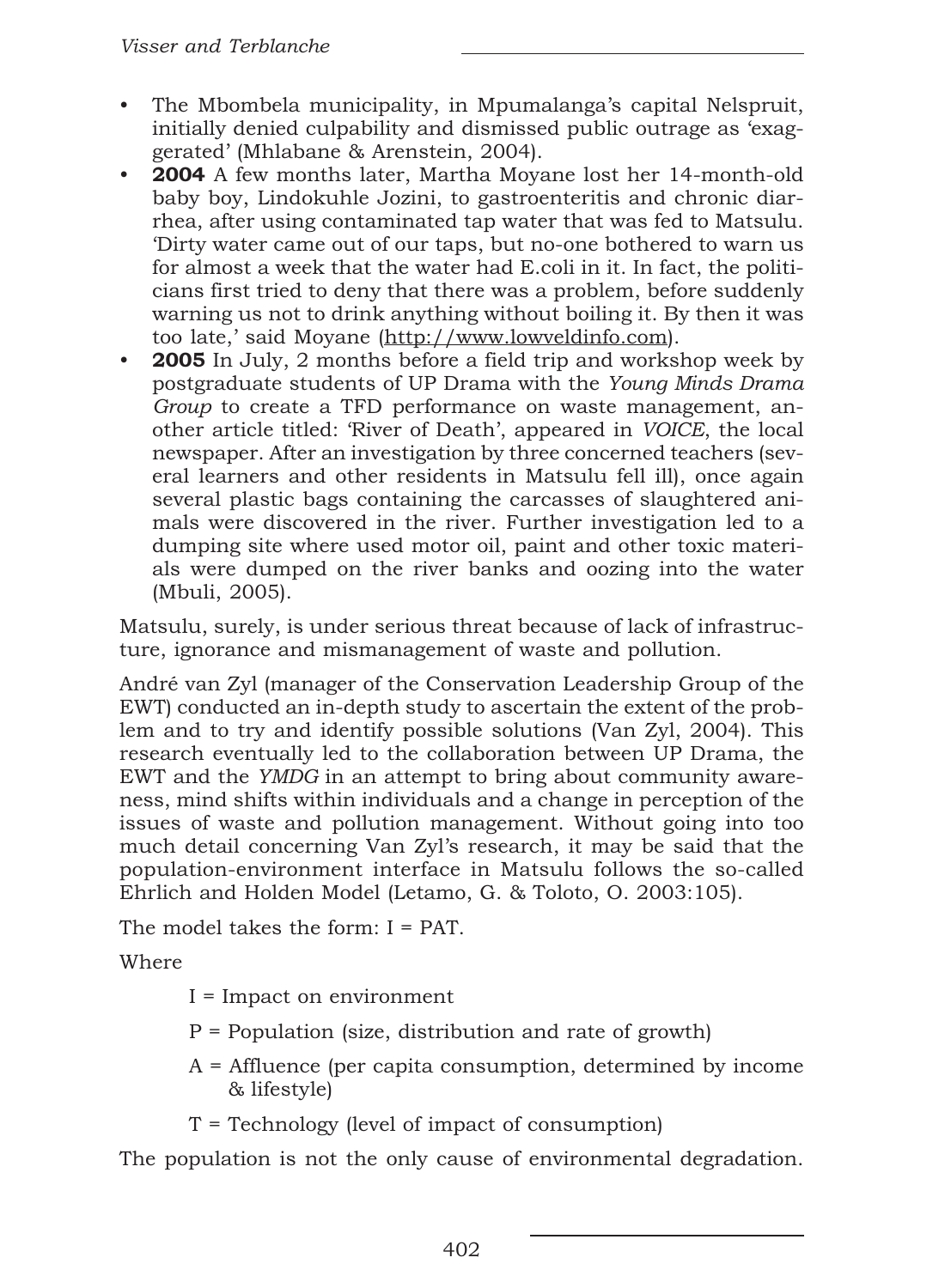The consumption of materials and energy per person are also important factors. So is the type of technology used to make consumption possible as well as the economic, social and political forces that influence decision-making (Ehrlich et al., 1977:719). In a developing community, like Matsulu, damage to the environment due to waste and pollution takes place because of rapid population growth with high levels of consumption, economic and political negligence with destructive technology having little impact.

There are three main socio-economic groupings in Matsulu. The higher income group resides in Matsulu C, with water and electricity provided and weekly waste removal services. Matsulu A can be described as the middle-class section, water is provided, but mostly by means of communal taps – most households have access to electricity. Matsulu B can best be described as an informal settlement. There is an almost complete lack of service provision and infrastructure and most of the residents are unemployed. True to expectations, Van Zyl's findings were that different levels of income, social standing, employment and education yielded different patterns of waste management within the community, both from the people's perspective and from that of the Mbombela municipality providing the waste removal service in the area.

Van Zyl (2004:25) believes that in dealing with the issue of waste in Matsulu, the most powerful medium would be in the form of environmental education, targeting three specific audiences:

- The councillors of the Mbombela municipality in order to inform them of environmental initiatives that could be implemented in the community.
- The women and children of the community who are mainly responsible for the disposal of waste – with the woman also concerned with the well being of their households.<sup>9</sup>
- All staff involved in municipal waste management in order to highlight their responsibility as far as the health and well being of the communities they serve, are concerned.

# The Young Minds Drama Group

The Young Minds Drama Group (YMDG) was founded in 1994 by, among others, Mr. Kenneth Phiri, originally with the aim of establishing a culture of theatrical entertainment within their community. They soon afterwards became involved in community empowerment and upliftment through the enormous talent they have for creating

 $\frac{1}{2}$ 9 This observation by Van Zyl is indicative of current practice, it must be argued that men need to be educated to be co-responsible.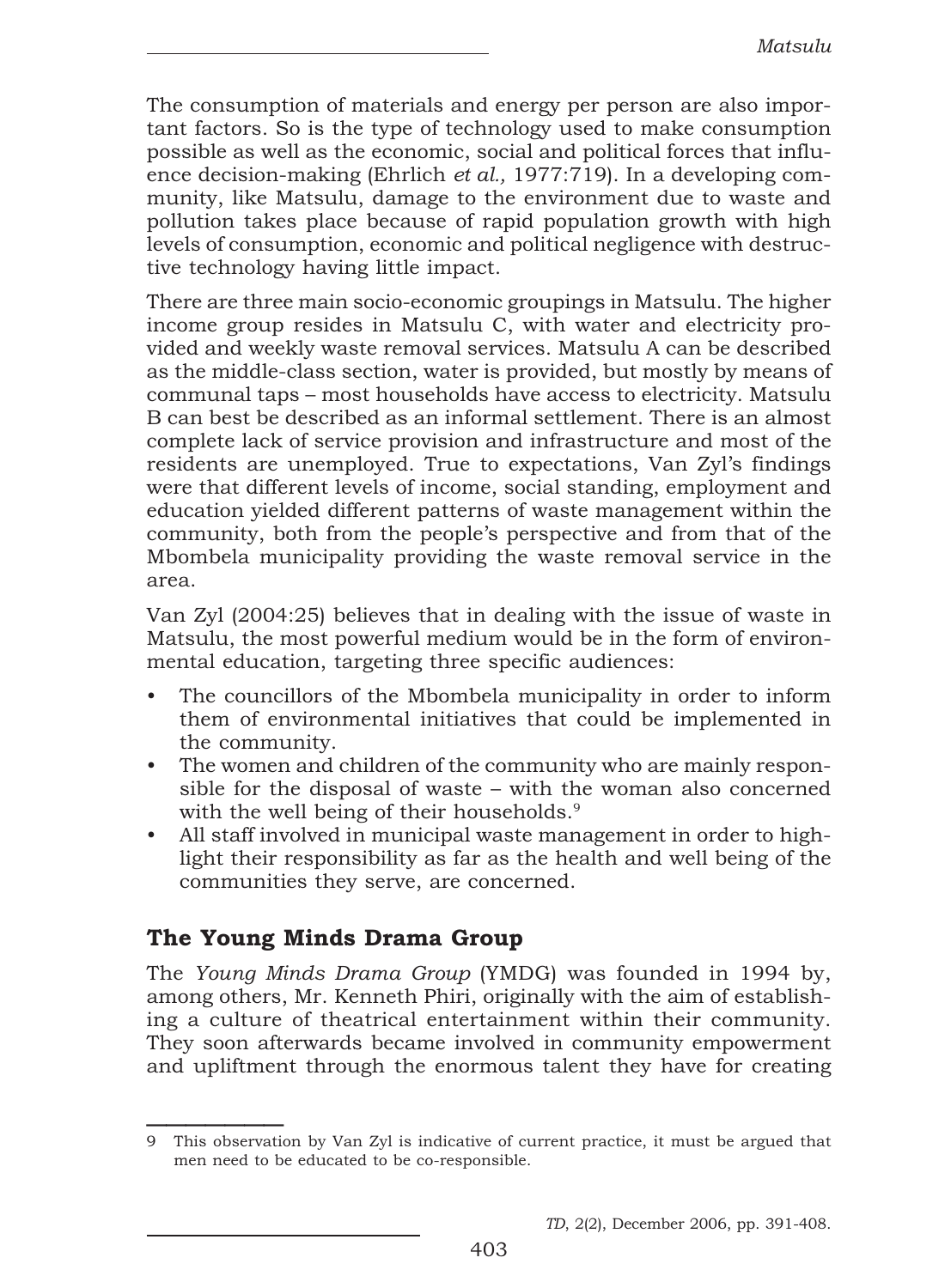energetic, interactive and spontaneous performances in the discipline of TFD. After going into partnership with, and receiving limited funding from, the CLG and the EWT, Kenneth Phiri & the YMDG has received numerous awards for acting, scripting and performance for programmes dealing with road safety, conservation issues, HIV and AIDS as well as other health related problems within their community.

Says Ed Farrell in the CLG's annual report (2006):

If we had one wish ... it would be for the YMDG's rehearsal facility to be completed and for us to be in a position to introduce a bursary scheme for meritorious YMDG performers to study drama at the University of Pretoria. It has proven rather difficult for a conservation NGO to do fundraising in the performing arts arena, but if this is the challenge, the CLG will rise to the occasion, because the YMDG is too talented and the work they are doing too valuable not to give it our all.

### The partnership and the learning experience

Described as a particular highlight in 2004 by the EWT, was the establishing of the partnership between UP Drama, the CLG and the YMDG in order to join creative forces to present the so-called Eco-Warrior message to young audiences in exiting and novel ways (Farrell, 2006). Based on their Eco-Warrior curriculum, two plays / programmes were developed and performed in Soweto, Tembisa and Bosmond. This involved four actors from the YMDG in the development and performance of the programmes. The actors were utilised not only in the creative development of the various programmes, but also in the implementation thereof. This involvement also served the purpose of training and facilitating the participants to employ the same strategies within their own drama group and community.

During the week of 17-21 May, 2004, Water wise with the Water Warriors and Waste wise with the Waste Warriors were performed at ten schools in urban Gauteng communities to an estimated 5650 learners. For May 2005, the same recipe was followed with the creation of the performance programme: My Footprint on the Environment, this time involving four other YMDG actors. With seven performances of this play, more than 4 900 learners were reached.

During August and September 2005, field trips and the interactive workshop between the YMDG and Honores-students, mentioned in the introduction, led to the community launch of YMDG's ownTFD programme on conservation and waste management. Over a period of three months, performances of this programme were given in some twenty primary and secondary schools in and around Matsulu (Mpumalanga), reaching over 10 000 learners. The partnership turned out to be a 'four-way' learning experience. Not only the learners and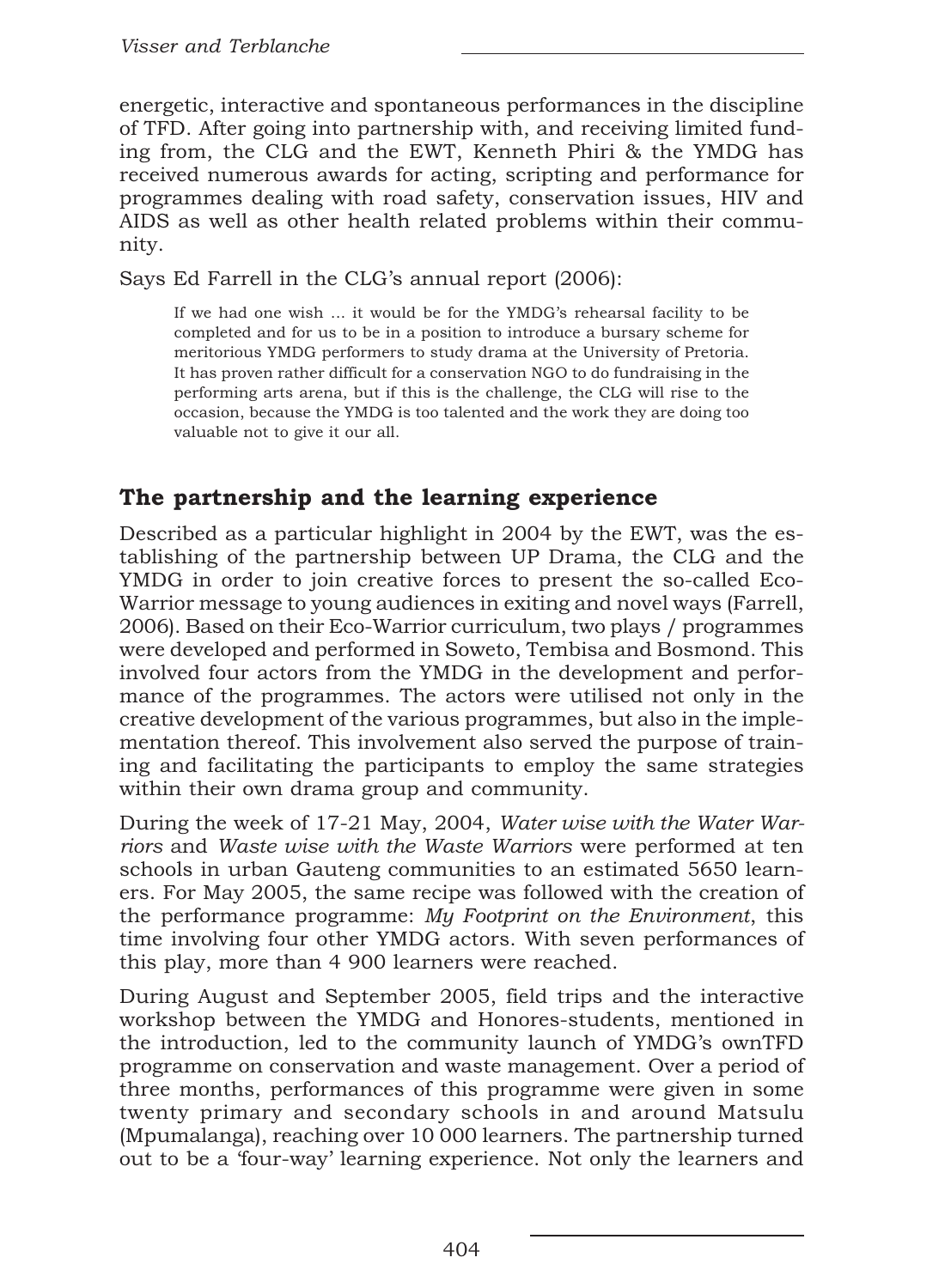teachers at the various schools, but also the staff members and students of UP Drama, the actors of the YMDG as well as the EWT and their Eco-Warriors working in the schools all gained valuable knowledge and experience from the project to be put to good use in future projects.

Valuable experience was obtained and lessons learned by the different groups involved. The workshop and rehearsal process exposed both groups of actors (Drama Students and Young Minds Drama Group) to acting styles and disciplines they have not previously experienced: the 'community theatre' style of acting practiced by the YMDG enriched and enhanced the more formalised 'educational theatre' style of the drama students, and vice versa.

In reaction to the launch of the YMDG's performance, Ms Pontso Mabelane – representing the MEC for culture, sports and recreation, said that she was impressed:

My department has everything in place to help such groups to grow and represent the country not only locally, but abroad. Please come forward with a business plan so that we can find out what assistance you need (Nyalanga, 2005).

Kenneth Phiri, founder of the group, stated:

We have been working very closely with the lectures and students of this institution (UP Drama). They also train our group to produce the best performances ever (Nyalanga, 2005).

Feedback from the members of the YMDG can be summed up in the words of Margaret Phiri – cousin of Kenneth:

We were received by the warm and welcoming hands of the teachers, students and institution itself, we couldn't be much more at home. It felt like we belonged with them. The rehearsals were tough; we were working very hard because we were playing the lead roles, with classes in between on movement, theatre for development, choreography and voice. They tried to equip us with a lot of information in a short time. They learned from us and we did from them. The performances were great. Thank you for the opportunity, I hope the friendship between the EWT, the Varsity and the YMDG doesn't end here (Farrell, 2006).

### Objectives and outcomes

• Creating awareness of the problems and issues surrounding sustainable development and use of resources within specific urban and rural communities as envisioned and set out in the 'White Paper on Integrated Pollution and Waste Management' of the Departments of Environmental Affairs and Tourism & Water Affairs and Forestry. (Refer specifically to section 4: Approaches to Integrated Pollution and Waste Management, subsection 4.1: Shift to Prevention.)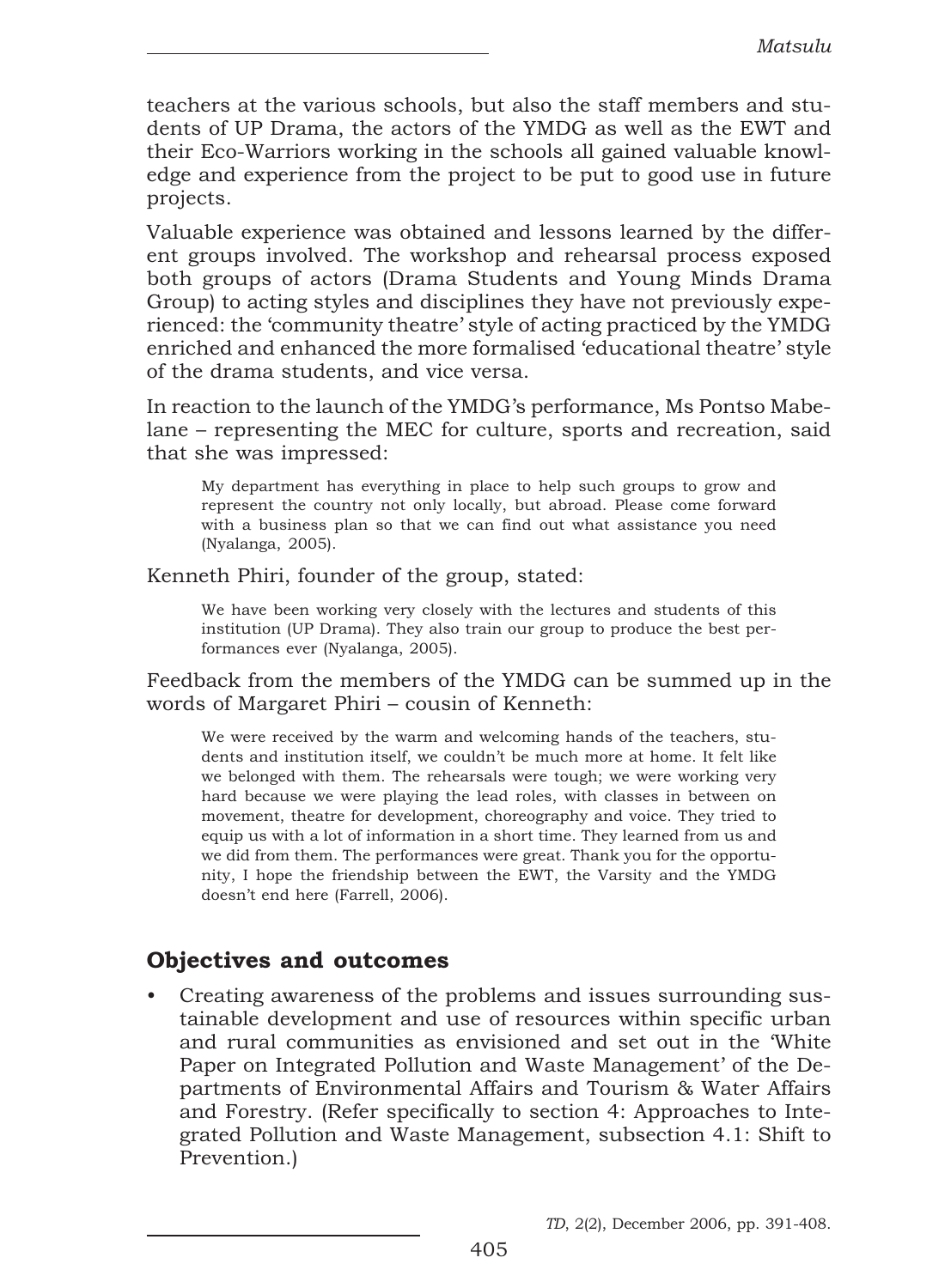- Developing a sense of awareness, pride and responsibility within the learners and members of specific communities as to the value and advantages of taking responsibilty for their environment, thereby empowering them to develop their own strategies of sustainable development (in the 2005 programmes this was achieved by pointing out strategic planning for the 2010 World Soccer Cup Tournament).
- Setting up continued involvement with the specific target communities by means of information hand-outs, brochures and follow up workshops.
- Introducing the idea of turning waste into usable resources, involving existing recycling establishments like:
	- o Enviro Plastics Recoveries
	- o Glass Recycling Association (Enviroglass)
	- o Mondi Recycling
	- o Collect-A-Can
- Future involvement in CLG projects like the Makuleke Training Project, the Conservation Training Programme, the Eco-Warrior Programme, the Young Minds Drama Group and others.
- Establishing an interactive relationship between the students of the Drama Department and the participants in projects run by the EWT in rural and other communities.
- Setting up a framework for future co-operation between the institutions involved, for example:
	- o Developing short courses within the framework of Theatre for Development and other related disciplines.
	- o Establishing funding for full time studies at the University of Pretoria for deserving candidates from CLG projects.
	- o Empowering the various role players participating in this project to enable them to set up and create their own Theatre for Development projects within their communities.

# Conclusion

It may be too soon to determine the results of the work of UP Drama and the YMDG within the Matsulu community, but preliminary findings by means of various questionnaires, interviews and discussions indicate that there is a significant shift within the respondents in recognizing individual, family and communal responsibility in waste management. TFD is a way of using theatre to stimulate debate, getting people to question issues in a public forum. It asks questions without dictating the answers – it is never didactic to its audience, it involves a process of learning together rather than one-way teaching; it assumes that there is as much likelihood of the audience knowing the answers as the performers. TFD can not provide the community with answers. It can, however, provide them with the opportunities to experience possible answers.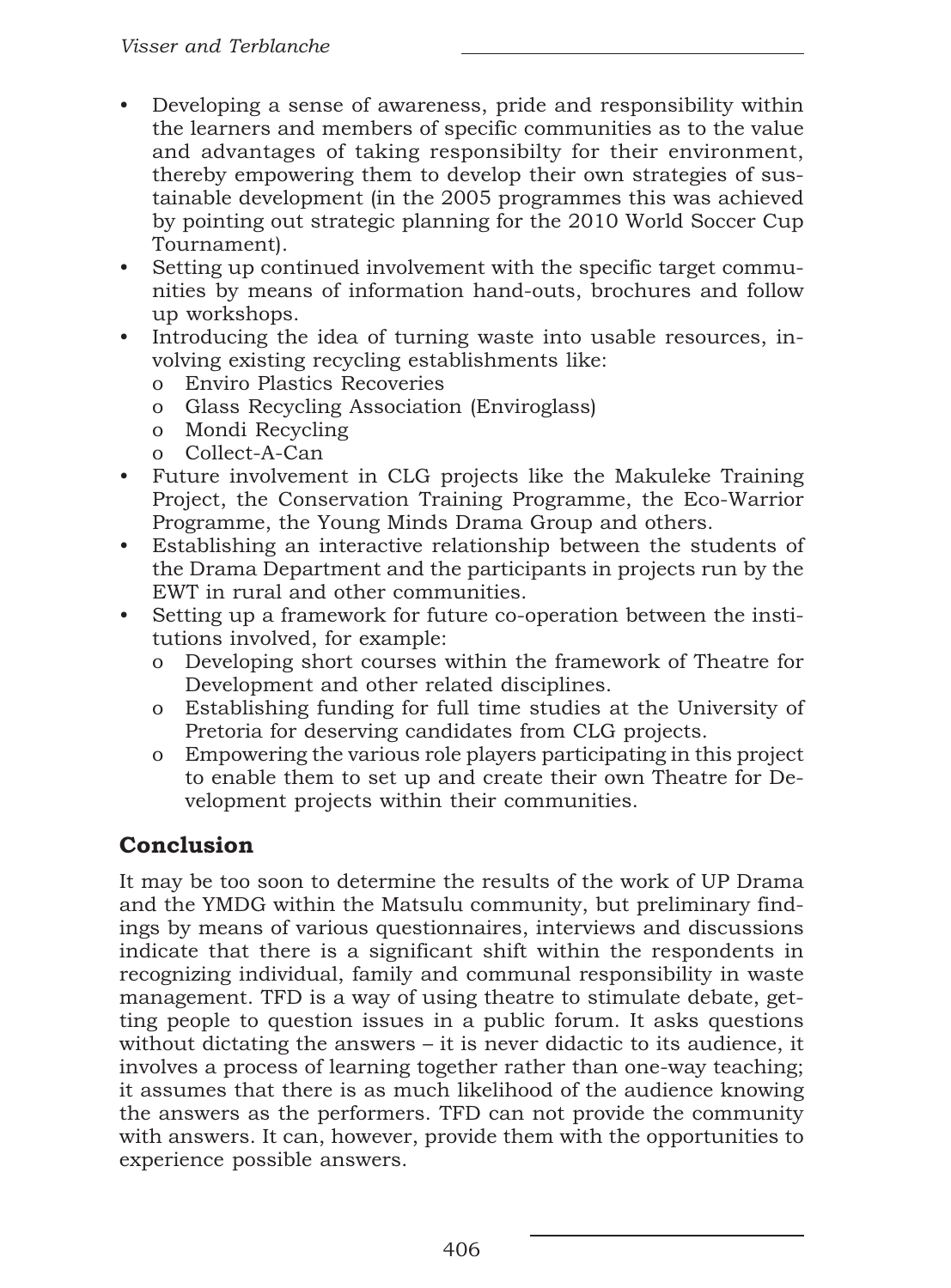### References

- African Eye News Service, 2004: Mourning Mothers Want to Sue. Published on: http://ww.lowveldinfo.com/news/showstory. asp?story=5920.
- Bezuidenhout, R., 2004: Poverty versus conservation, in Farmer's Weekly, 2 April, 2004, 8.
- Boal, A., 1985: Games for actors and non-actors. Intro. & Transl.: Adrian Jackson. London and New York: Routledge.
- Borchert, P., 2003: From the past ... into the future: South Africa's National Parks, in Africa Geographic (11) 8, September 2003, Black Eagle Publishing, Cape Town, 6; 28-45.
- Cloke, P., Crang, P. & Goodwin, M., 1999: Introducing human geographies. Arnold, London.
- Colman, M. 2003: Communities the essential ingredient in the conservation pot, in The Journal of Southern African Tourism. June, 2003, 43-46.
- Darkoh, M. & Rwomire, A., 2003: Human Impact on Environment and Sustainable Development in Africa. Ashgate, Burlington, USA.
- Darkoh, M. & Rwomire, A., 2003: Human Impact on Environment and Sustainable Development in Africa. Ashgate.
- Farrel, E., 2005: CLG Bulletin. Published on: http://www.ewt.org.za/ workgroups\_overview.aspx?group=leadership&page.html.
- Fennell, D.A., 2003: Ecotourism in the South African context, in Africa Insight. (33) 1/2, 3.
- Kibrige, R., 2003: The socio-economic impacts of tourism on poor rural communities, in Africa Insight. (33) 1/2, 23.
- Maputo Development Corridor, Section 4: Tourism. Published on http:/ /www.transport.gov.za/library/docs/corrids4.html.
- Mavrocordatos, A. 2004: Theatre for Development Cultural Action or Development Utility? Published on: http://www.comminit. com/papers/p\_0037.html.
- Mbuli, M., 2005: River of Death, in VOICE, issue 92: July 1, 2005.
- Mhlabane, J, & Arenstein, J., 2004-03-24: Independent investigations begin into Mpumalanga water scandal, for African Eye News Service. Published on: http://www.lowveldinfo.
- Moosa, V. 2005: The Nature of Poverty, and the Wealth of Nature. Published on www.africageographic.com.